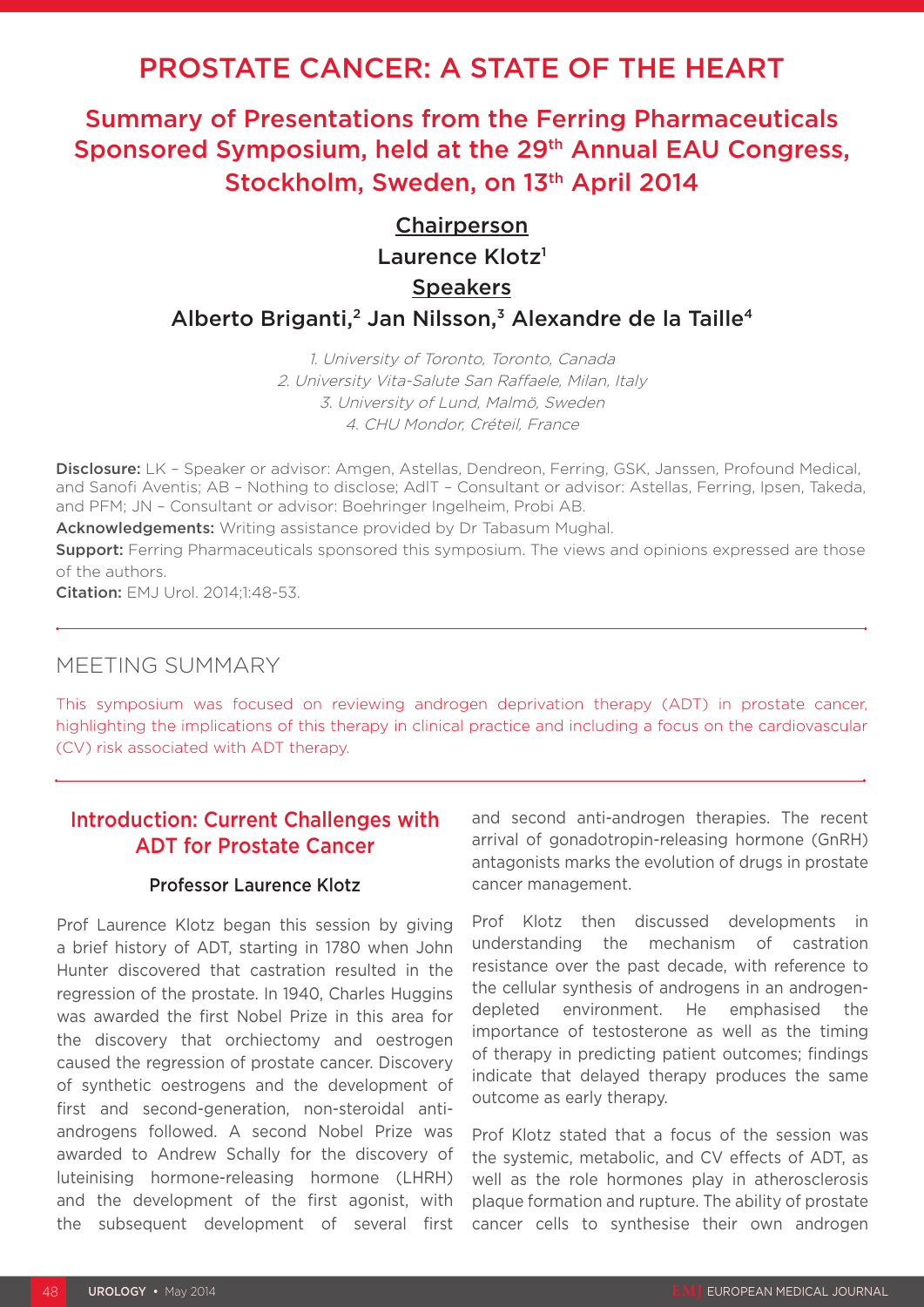hormones, also known as the back door pathway, allows them to proliferate by binding to the androgen response element in the genome to trigger various signal transduction pathways; findings that have changed the understanding of castration resistance. Non-genomic signalling, via MAP kinases/ERK and PI3K pathways, results in the direct stimulation of prostate cancer cells; the complexity of this signalling cross talk, in addition to the thousands of genes that are regulated by the androgen receptor, allows for potential therapeutic intervention at various stages.

Prof Klotz then discussed management challenges, and emphasis was placed on the decisions for initiation and duration of therapy and the choice of either intermittent or continuous therapy.

## A Patient-Centred Approach to Making Treatment Decisions

#### Professor Alberto Briganti

Prof Alberto Briganti's presentation began with the case of a 57-year-old male diagnosed with a 4 + 3 bilateral extended prostate cancer. The patient displayed some CV risk factors, including diabetes and obesity. Following staging, the patient appeared to have no systemic disease in the bone or in the abdomen and pelvis; however, a prostate magnetic resonance imaging (MRI) scan showed a suspicious area of minimal extracapsular extension at the right apex. Prostate-specific antigen (PSA) levels were 21.6 ng/mL, indicating that he was a high-risk patient. He consequently underwent bilateral extended pelvic lymph node dissection (PLND). The final pathological report revealed that the patient had a Gleason score of 8, 2/21 positive lymph nodes, and a positive surgical margin, with complete recovery of urinary continence at 4 weeks after surgery. Post-surgery evaluation showed that the patient had a PSA of 0.07 ng/mL, had no spontaneous erections, and did not require a protective pad at 40 days.

Postoperative patient management was discussed and Prof Briganti concluded he would opt for a combination of radiotherapy and hormonal therapy for 3 years. However, he indicated that there were no guidelines on the duration of therapy and that a case for a shorter or longer duration of therapy could be made. The experts agreed, in particular given the patient's young age.

Follow-up after 2 years revealed that this patient had a PSA of 1.98 ng/mL 15 months post-therapy with a PSA doubling time of 2.08 months. Prof Briganti stated that the patient underwent imaging and discussed the use of this technique in guiding future therapy use.<sup>1</sup> He continued by explaining that specifically the patient underwent PLND and 14 nodes were removed, 3 of which were positive. PSA levels 6 weeks post-surgery were 0.11 ng/mL; 6 months post-salvage LND these rose to 0.91 ng/mL. At this point the patient also suffered a myocardial infarction and was treated with a percutaneous coronary intervention and drug-eluting stent. The patient was kept under observation and 16 months post-salvage had a PSA level of 6.58 ng/ mL. A bone scan revealed malignancy in the left ischiopubic ramus, despite the patient being asymptomatic and selected for ADT.2

Using this case by way of example, Prof Briganti ended by asking the experts what should be considered when selecting and optimising ADT.

## Hormonal Therapy: Selecting the Optimal Agent

#### Professor Laurence Klotz

Surgical castration, oestrogens, LHRH agonists and GnRH antagonists, anti-androgens, combined androgen blockade (CAB), and 17,20-lyase inhibitors are some of the treatment options available to a patient with CV risk factors and known metastatic disease. Due to the high rate of thromboembolic events with oral oestrogen, it has somewhat been abandoned as a therapy. The oestrogen patch, however, is not thought to induce thromboembolic events. Prof Klotz described a study comparing a LHRH agonist and a transdermal oestrogen patch in which the use of the patch did not increase the number of CV events versus the LHRH agonist, suggesting that this may be regarded as a potential therapeutic option.<sup>3</sup> LHRH agonists have a number of disadvantages including testosterone surge, the flare in patients with advanced disease that may accelerate disease, adverse systemic, and CV effects.4–9

Hormone-naïve patients are unlikely to display disease flare, particularly in countries with PSA screening; however, incidence of clinical disease flare in LHRH agonist trials has been shown to be up to 63%, despite CAB.<sup>10</sup> In a preclinical study,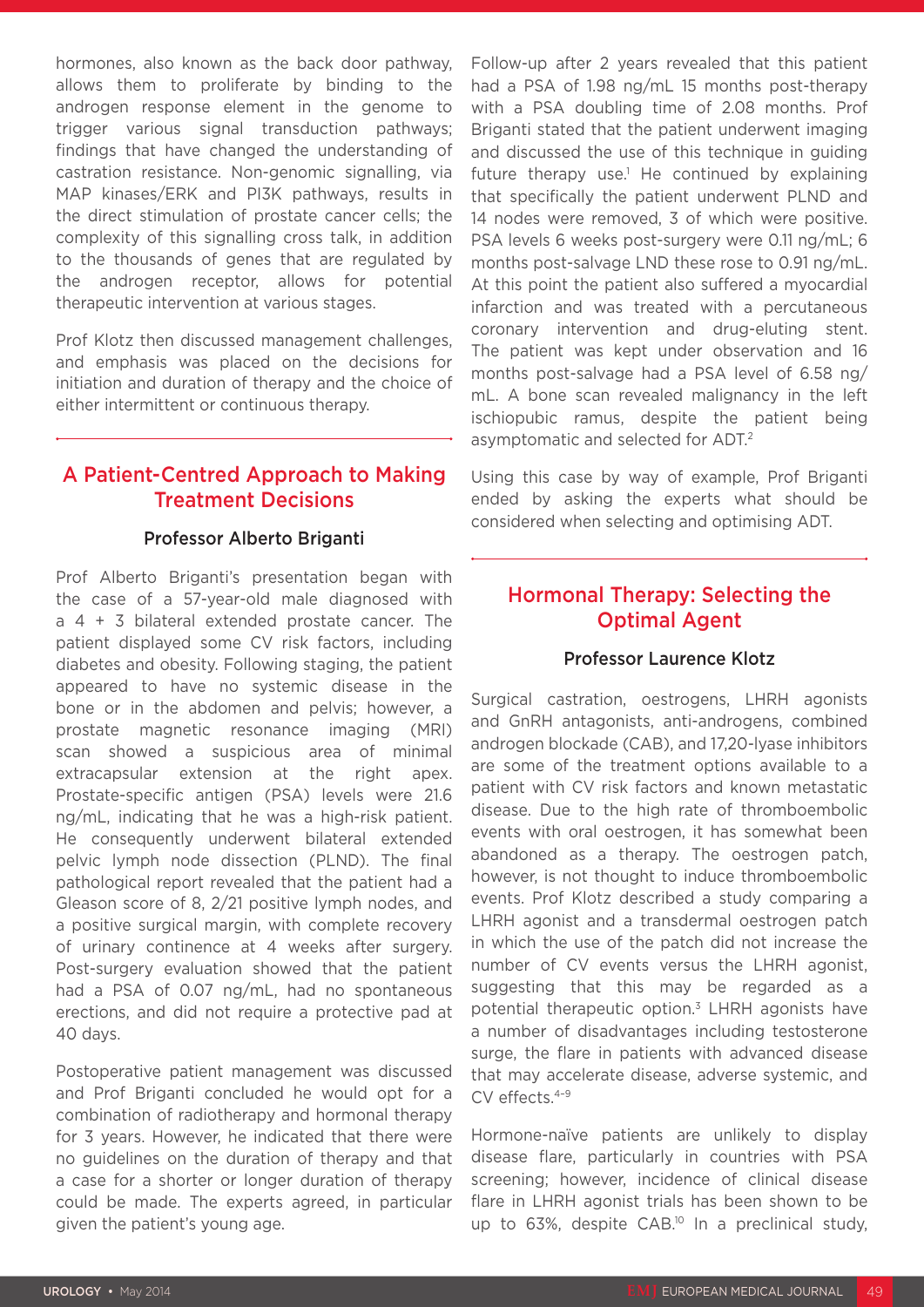men treated with CAB (LHRH agonist + antiandrogen) displayed massive bone metastasis perfusion associated with a flare, which does not occur with the GnRH antagonist (degarelix), indicating that CAB may not reduce tumour size.

A comparison of five studies in patients after orchiectomy was presented, which showed that LHRH agonists are associated with a breakthrough of testosterone levels, with 20% of patients unable to consistently drop their levels below 0.7 nmol/L (20 ng/dL).11–13 Prof Klotz then went on to describe the importance of lower testosterone levels and shared evidence supporting a higher chance of PSA progression in patients with testosterone levels ≥50 ng/dL.<sup>14,15</sup>

Furthermore, analysis of patients on the continuous arm of the NCIC/SWOG/UK CCR PR-7 study,<sup>16</sup> with measurement of testosterone levels every 3 months, revealed that patients who failed to drop their testosterone below 1.7 nmol/L (50 ng/dL) had a greater chance of progression to castrateresistance, supporting the idea that testosterone is important in prostate cancer progression.16

Prof Klotz continued his presentation by sharing data from the Phase III CS21 trial, evaluating the efficacy and safety of degarelix in 610 patients with prostate cancer requiring androgen therapy in comparison with leuprolide.<sup>17</sup> Treatment with the GnRH antagonist degarelix resulted in an immediate drop in testosterone levels and maintained the median levels below castration levels (≤0.5 ng/mL) from day 28 to day 364. Longer-term follow-up of up to 5 years showed that degarelix was able to control testosterone and PSA levels for a longer period of time.18

Prof Klotz also presented data from a pooled analysis (1,925 patients) showing that overall PSA progression-free survival was better in patients treated with degarelix versus LHRH agonists, accompanied by a lower probability of musculoskeletal events. There was also a lower probability of urinary tract events with degarelix.19 This may be explained by previous data that have shown increased regression in men receiving degarelix.

Conventional wisdom dictates that morbidity associated with LHRH agonists is related tommetabolic syndrome (MetS); however, other factors such as the presence of GnRH receptors in inflammatory cells, follicle-stimulating hormone (FSH) receptor activity in the endothelium, adipocytes, and effects on bone mineral density, as well as oestrogen deficiency, may all contribute. Degarelix treatment is associated with a decrease in FSH levels of 88.5% versus 54.8% with leuprolide at year 1 of treatment;<sup>17,20</sup> this is of particular significance as FSH receptors are expressed in normal prostate, but expression is enhanced in prostate cancer and cardiomyocytes.21 Prostate tumour blood vessels have also been shown to express FSH receptors, so lowering FSH levels may decrease vascularisation of prostate tumours.<sup>22</sup> FSH activation of osteoclast NF-kB causes hypogonadal bone loss and directly increases osteoclastogenesis and resorption; as such, antagonising this hormone may result in positive disease outcomes.23 Comparison of necrotic plaque size in response to orchiectomy, leuprolide, and degarelix in a murine model has shown that the necrotic plaque area is significantly reduced in animals in the degarelix group.<sup>24</sup> This is of particular significance as plaque size is often a predictor of downstream CV events, supporting the hypothesis that these drugs have different effects on CV physiology.

Prof Klotz concluded his presentation by stating that degarelix is a superior treatment over LHRH agonist therapy as a result of possessing a longer time to PSA failure and improved overall survival and control of bone metastasis.

#### Getting to the Heart of the Matter: CV Risk and ADT

#### Professor Alexandre de la Taille and Professor Jan Nilsson

Prof Jan Nilsson began this session by explaining the epidemiology of CV disease (CVD) worldwide. There were nearly 17 million deaths due to CVD in 2011,25 with most acute events caused by vulnerable atherosclerotic plaque rupture. Degradation of the fibrous plaque results in an occluding thrombus and consequently a myocardial infarction. Age is an important factor in the incidence of CVD events with older men having the highest incidence of CV events.26 Identification and reduction of CVD risk factors are likely to have a significant impact in reducing CV-related mortality.27,28

Prof de la Taille then led a discussion on the incidence of CV disease in patients with prostate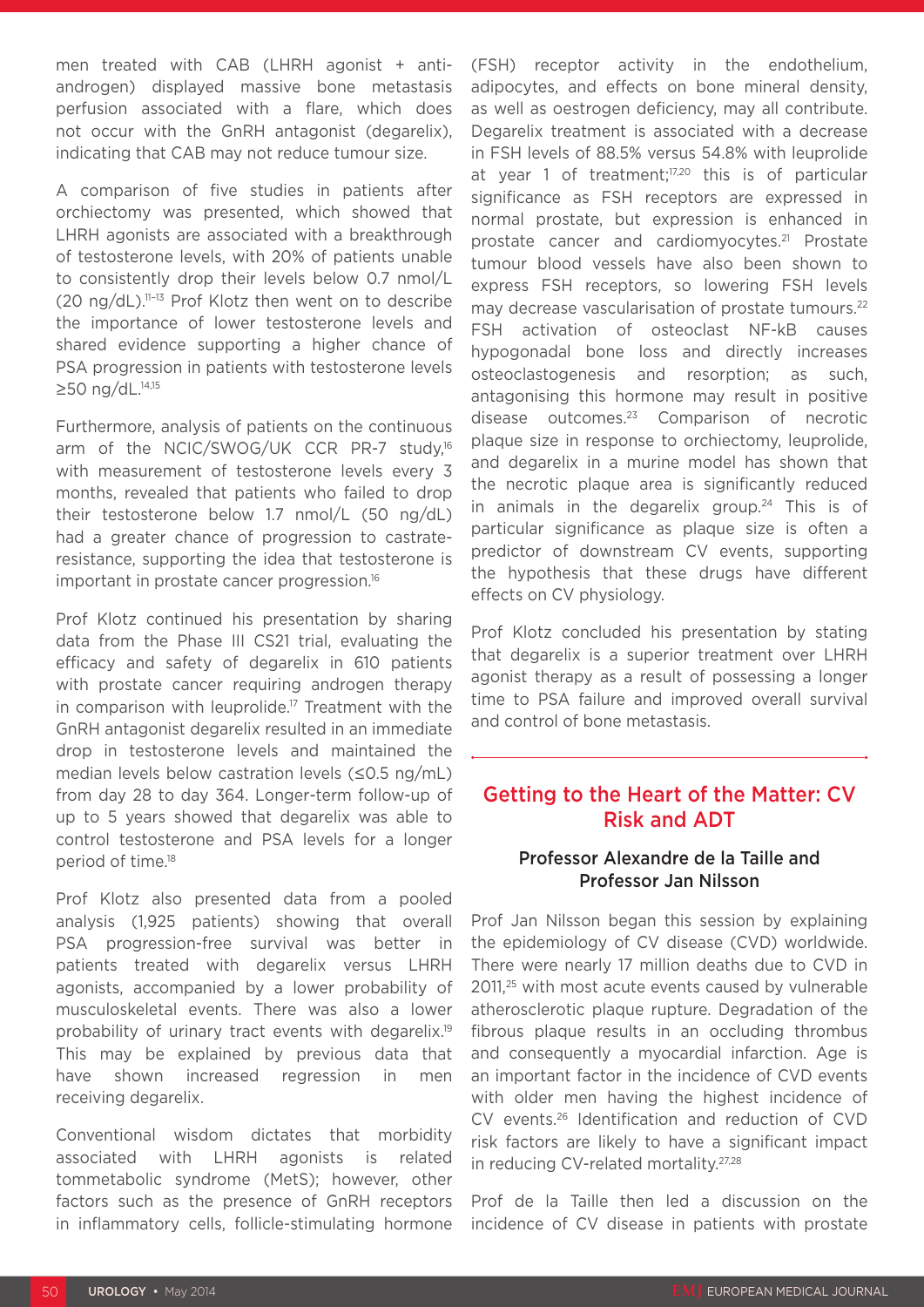cancer. A cohort study of 30,721 patients with incident prostate cancer revealed that overall mortality was 20% higher in prostate cancer patients with pre-existing CVD compared to those without ischaemic heart disease (IHD) or stroke.<sup>29</sup>

Management of prostate cancer has a long history of treatment with androgen therapy as well as being associated with an increased risk of CVrelated side-effects. A pivotal study from 1967 in which 2,052 patients were treated using radical prostatectomy or orchiectomy, with or without oestrogen, reported several interesting findings.30 Survival was significantly shorter in patients with Stage 1–3 prostate cancer receiving oestrogens, with a significant increase in deaths due to CVD.<sup>30</sup> Similar findings have been observed with LHRH agonists, CAB, and orchiectomy, where the incidence of CVD is higher in patients treated with these therapies.31 CV risk has been observed to increase with age and comorbidities; men aged ≥65 years and receiving 6 months of ADT had shorter times to fatal myocardial infarction compared to those receiving radiotherapy alone.<sup>32</sup> This increase in CVD in men treated with ADT (orchiectomy, oestrogen, or LHRH agonists) appears to be 20–25%, making it an important health issue compounded by the fact that CVD is the second most common cause of death in men with prostate cancer. Different types of ADT result in different CV effects depending on the treatment administered to the patient.<sup>31</sup>

Prof de la Taille then presented pooled data from six randomised Phase III/IIIb trials of degarelix versus LHRH agonists in 2,328 patients, where patients were treated with degarelix, leuprolide, or goserelin. Outcome measures included death from any cause and CV events. Baseline data between groups were similar, with no differences in age or body mass index; however, at least one-third of patients had CVD history at inclusion.<sup>33</sup> Findings confirmed previous results presented by Prof Klotz; there was better overall survival in patients treated with degarelix than those treated with LHRH.<sup>19</sup> The overall incidence of CV events was lower in the degarelix-treated group (2.8% degarelix versus 4.4% of LHRH agonist patients) as was the risk of serious CV events. Patients with pre-existing CVD had significantly fewer CV events during the first year of treatment compared with the LHRH agonist-treated patients; they had relative risk reduction of 56% and absolute risk reduction of 8.2%. Pooling all CV risk factors in a multivariate

analysis revealed that degarelix had a lower risk of a CV event.<sup>33</sup>

Prof Nilsson suggested that these differences in CV risk could be due to differences in the effect of different ADT. Conventional ADT has been associated with metabolic change, insulin resistance, accumulation of subcutaneous fat, and decreased lean body mass, leading to MetS that increases the risk of developing CVD. However, it must be noted that MetS and the metabolic changes induced by ADT are different. Low testosterone is implicated in MetS as it increases fat deposition with increasing insulin resistance.<sup>34,35</sup>

Plaque instability is a predictor of CV event risk; stable plaques will have a thick fibrous plaque, with less infiltration by inflammatory cells. Conversely, a vulnerable plaque will have a thin fibrous cap, increased amounts of lipids and inflammatory cells but will also be able to maintain lumen size. Events further destabilising this plaque will ultimately lead to a CV event. Inflammatory events during plaque rupture include the production of various cytokines. These activate macrophages degrade the fibrous cap. Ultimately, this leads to plaque instability and increases the risk of thromboembolic complications and CV events.<sup>36</sup> The presence of GnRH receptors in T cells allows GnRH or LHRH agonist binding, which leads to the increased proliferation and activity of these cells, causing fibrous cap disruption and plaque instability. In contrast, GnRH antagonists do not activate T cell proliferation and activity, and thus are not likely to contribute to plaque destabilisation through this mechanism.37–40

A comparison of leuprolide, degarelix, and orchiectomy in a preclinical study has shown that FSH and LH levels are significantly lower with degarelix than leuprolide, with significantly lower triglyceride levels and better glucose tolerance. Atherosclerotic plaque surface area is also smaller with degarelix than leuprolide or orchiectomy, which may clarify potential differences between types of ADT and CV risk.<sup>24,41</sup>

Prof de la Taille explained that, as a urologist, the first and foremost concern with treatment is the effectiveness of the therapy to treat prostate cancer and control disease symptoms while minimising side-effects. However, in the presence of CV risk, including obesity, diabetes, and prior myocardial infarction, degarelix may be the preferred treatment of choice.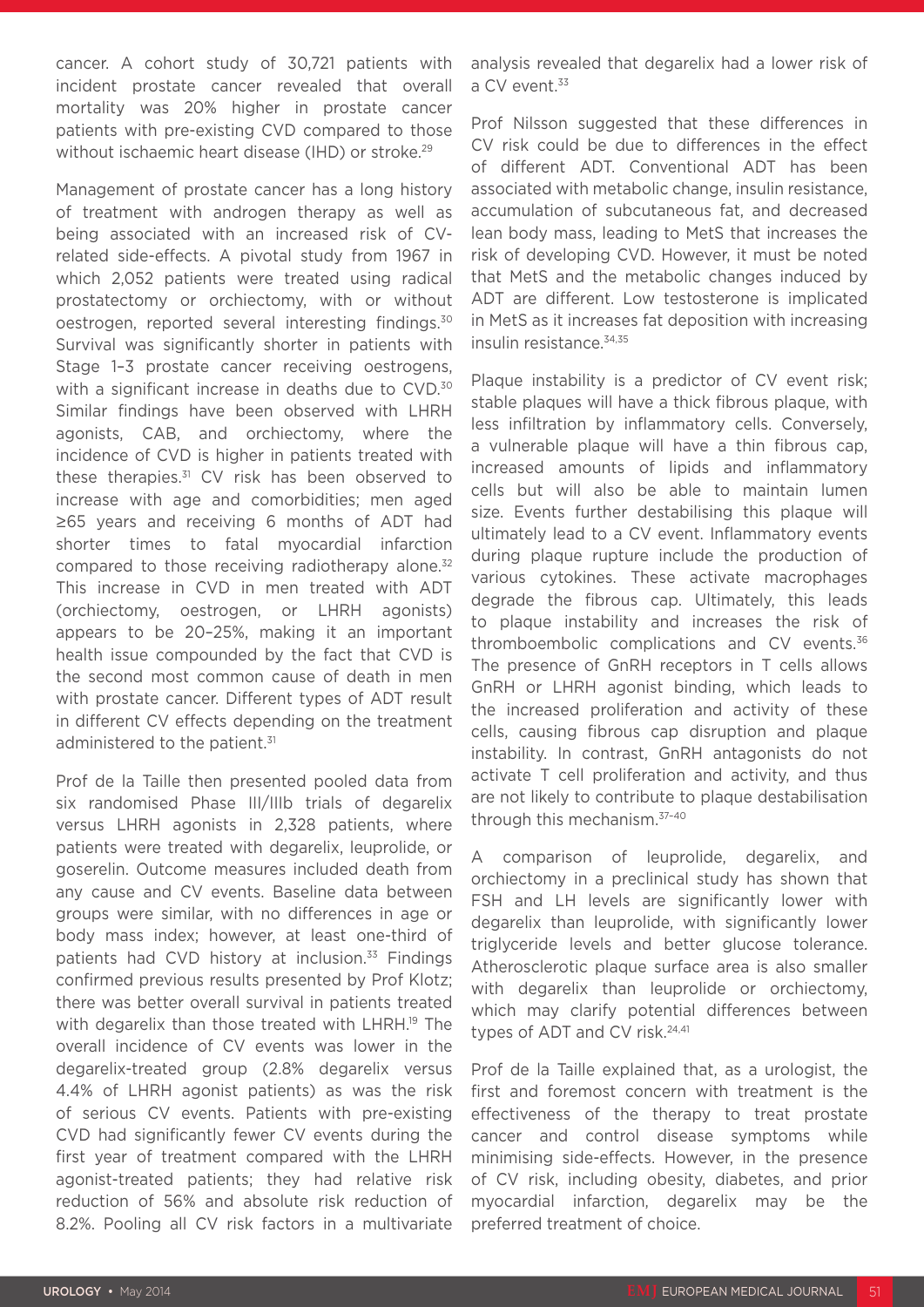As a cardiologist, Prof Nilsson concluded this session with the following advice; the correct management of prostate cancer patients with accompanying changes in lifestyle including exercise, smoking cessation, and controlling alcohol intake, as well as medical intervention such as statin therapy and therapy to manage diabetes, hypertension, and risk of thrombosis, are all important.42 The presentation concluded that ADT is associated with an increased risk of CV events; however, the GnRH antagonist degarelix may be a promising drug, offering increased survival in the total patient analysis and significant risk reduction of CV events in patients with pre-

existing CVD, due to its different mechanism of action. Risk assessment of CVD needs to be assessed prior to using ADT.

This session provided the attending physicians with an informative discussion on the management of CVD risk in patients with prostate cancer.

Prof Klotz then concluded the symposium. The choices regarding therapy should take CVD and risk factors into account and consider each patient individually, offering a tailored approach. Promising new therapies, including degarelix, offer clinicians increasing effective options with improved sideeffect profiles.

#### **REFERENCES**

1. Rigatti P et al. Pelvic/retroperitoneal salvage lymph node dissection for patients treated with radical prostatectomy with biochemical recurrence and nodal recurrence detected by [11C]choline positron emission tomography/computed tomography. Eur Urol. 2011;60:935-43.

2. Picchio M et al. [11C]Choline PET/ CT detection of bone metastases in patients with PSA progression after primary treatment for prostate cancer: comparison with bone scintigraphy. Eur J Nucl Mol Imaging. 2012;39:13–26.

3. Langley RE et al. Cardiovascular outcomes in patients with locally advanced and metastatic prostate cancer treated with luteinisinghormone-releasing-hormone agonists or transdermal oestrogen: the randomised, phase 2 MRC PATCH trial (PR09). Lancet Oncol. 2013;14:306–16.

4. Thompson IM. Flare Associated with LHRH-Agonist Therapy. Rev Urol. 2001;3(suppl 3):S10–4.

5. Heidenreich A et al. EAU Guidelines on prostate cancer 2007.

Available at: www.uroweb.org. Accessed April 2014.

6. Sharifi N et al. Androgen deprivation therapy for prostate cancer. JAMA. 2005;294:238–44.

7. Morote J et al. Failure to maintain a suppressed level of serum testosterone during long-acting depot luteinizing hormone-releasing hormone agonist therapy in patients with advanced prostate cancer. Urol Int. 2006;77:135–8.

8. Tombal B. Eur Urol Suppl. 2008;7: 477–83.

9. Arcadi JA. Rapid drop in serum testosterone after bilateral subcapsular orchiectomy. J Surg Oncol. 1992;49:35–8.

10. Bubley GJ. Is the flare phenomenon clinically significant? Urology. 2001;58 (2 suppl 1):5–9.

11. Pickles T et al. How often do breakthroughs of testosterone suppression occur while on an lhrh analogue (lhrha), and are they of importance? Presented at: CARO Annual Scientific Meeting, 22–25 September 2010, Vancouver, Canada. Paper session 2, oral 24.

12. Casey R et al. 2012 CUA Abstracts. Can Urol Assoc J. 2012;6(3 Suppl 1):S3–S103.

13. Niazi T et al. Does testosterone breakthrough impact biochemical failure in prostate cancer patients? Presented at: European Cancer Congress, 27 September–1 October 2013, Amsterdam, the Netherlands. Abstract 2912.

14. Morote J et al. Redefining clinically significant castration levels in patients with prostate cancer receiving continuous androgen deprivation therapy. J Urol. 2007;178:1290–5.

15. Bertaglia V et al. Effects of serum testosterone levels after 6 months of androgen deprivation therapy on the outcome of patients with prostate cancer. Clin Genitourin Cancer. 2013;11:325–30.

16. Klotz L et al. Intermittent androgen suppression for rising PSA levls after radiotherapy. Presented at: 29th Annual Congress of the European Association of Urology, 11–15 April 2014, Stockholm, Sweden. Poster 973

17. Klotz L et al. The efficacy and safety of degarelix: a 12-month, comparative, randomized, open-label, parallel-group phase III study in patients with prostate cancer. BJU Int. 2008;102:1531–8.

18. Crawford ED et al. Long-term tolerability and efficacy of degarelix: 5-year results from a Phase III extension trial with a 1-Arm crossover from leuprolide to degarelix. Oncology. 2014;83(5):1122-8.

19. Klotz L et al. Disease Control Outcomes from Analysis of Pooled Individual Patient Data from Five Comparative Randomised Clinical Trials of Degarelix Versus Luteinising Hormone-releasing Hormone Agonists. Eur Urol. 2014;doi:10.1016/j. eururo.2013.12.063. [Epub ahead of print].

20. Crawford ED et al. A phase III extension trial with a 1-arm crossover from leuprolide to degarelix: comparison of gonadotropin releasing hormone agonist and antagonist effect on prostate cancer. J Urol. 2011;186:889-97.

21. Mariani S et al. Expression and cellular localization of follicle-stimulating hormone receptor in normal human prostate, benign prostatic hyperplasia and prostate cancer. J Urol. 2006;175:2072–7.

22. Radu A et al. Expression of folliclestimulating hormone receptor in tumor blood vessels. N Engl J Med. 2010;363:1621–30.

23. Sun L et al. FSH directly regulates bone mass. Cell. 2006;125:247–60.

24. Pinthus JH et al. The role of FSH in castration-induced adipogenesis: highlighting differences between orchiectomy, GNRH agonists, and antagonists. Presented at: the ASCO GU Congress, 30 January-February 1, 2013, San Francisco, USA, Abstract 191.

25. World Health Organization. The top 10 causes of death. July 2013. Available at: http://www.who.int/mediacentre/ factsheets/fs310/en/. Accessed 7 May, 2014.

26. Driver JA et al. Incidence of cardiovascular disease and cancer in advanced age: prospective cohort study. BMJ. 2008;337:a2467.

27. Sytkowski PA et al. Changes in risk